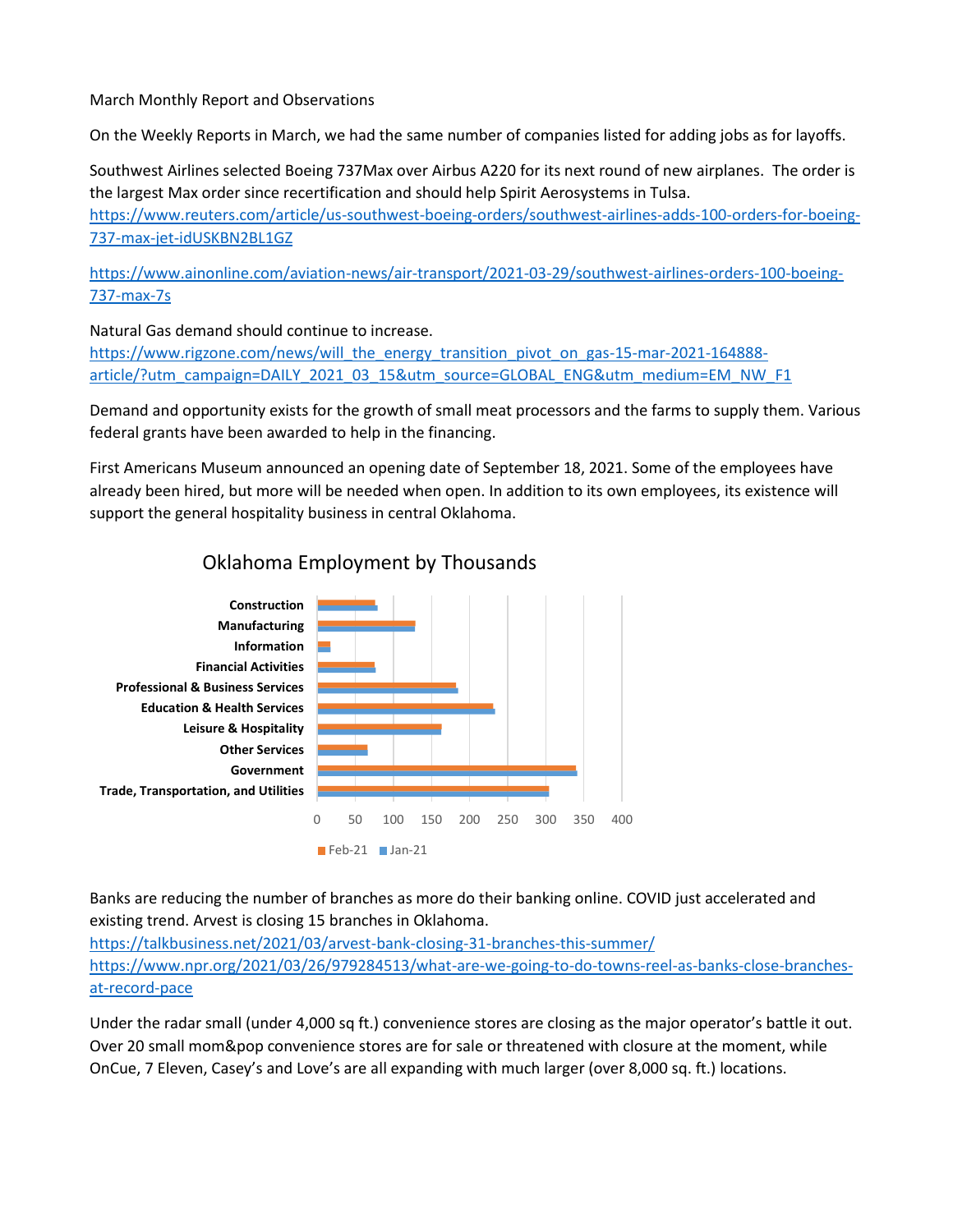

## Unemployment by Sector for Oklahoma (Febuary 2021)

**Unique Postings Trend** 

This view displays the most recent 30 days of job postings activity to show near-term trends. It does not reflect your timeframe.



An "observation" from businesses reporting to the state.

During Q1, the largest number of layoffs occurred in the retail sector and the largest number of businesses announcing hiring were manufacturers.

Due to OPEC maintaining reduced output, prices of oil should continue to rise. The recovery of jobs will be very slow with efficiency improvements and automation decreasing the number of new jobs at well sites. [https://www.rigzone.com/news/wire/report\\_predicts\\_oilfield\\_job\\_losses\\_to\\_robots-29-mar-2021-165022](https://www.rigzone.com/news/wire/report_predicts_oilfield_job_losses_to_robots-29-mar-2021-165022-article/) [article/](https://www.rigzone.com/news/wire/report_predicts_oilfield_job_losses_to_robots-29-mar-2021-165022-article/)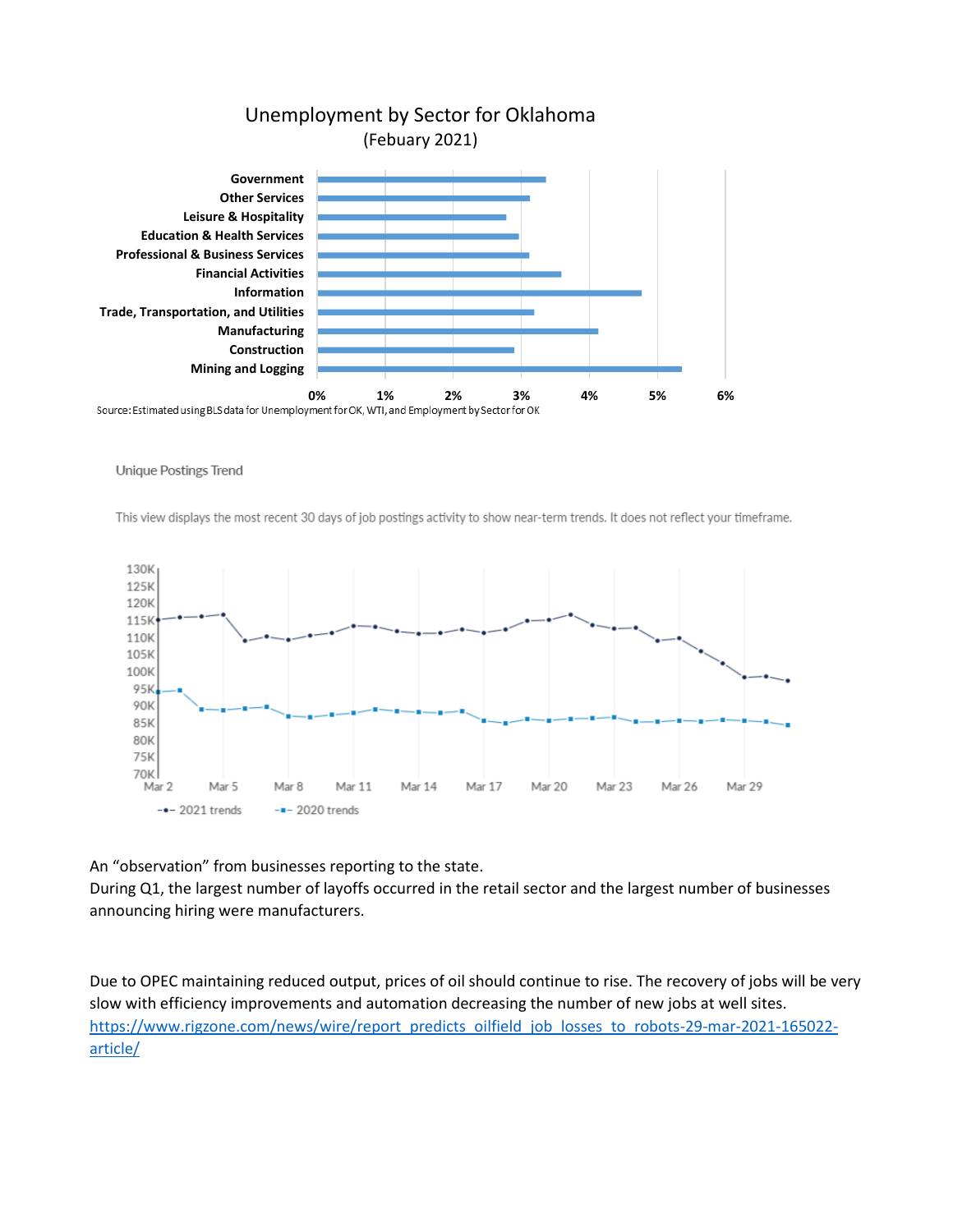#### Greater Oklahoma City Region Aerospace Industry

Survey and Economic Impact Assessment, 2020

Growing consulting, engineering, R&D, and software development. Emerging presence of aircraft manufacturing, particularly in unmanned. This report by the Greater Oklahoma City Chamber of Commerce gives an in-depth review of Oklahoma City's largest industry. A few charts follow, plus the link to the full report. See figures 4, 2, and 6 below.

| Report<br>Year | <b>Establishments</b> | Output<br>(SMil) | Labor Income<br>(SMil) | Employ-<br>ment |
|----------------|-----------------------|------------------|------------------------|-----------------|
| 2015           | 236                   | \$4,893.1        | \$2,665.9              | 36,611          |
| 2020           | 291                   | \$7,233.6        | \$3,400.0              | 43,252          |
| Change         | 55                    | \$2,340.5        | \$734.1                | 6.641           |
| % Change       | 23.3%                 | 47.8%            | 27.5%                  | 18.1%           |

| Figure 2. Greater Oklahoma City Region Aerospace Industry Profile (2020)            |                            |        |                  |                           |  |  |
|-------------------------------------------------------------------------------------|----------------------------|--------|------------------|---------------------------|--|--|
| <b>Major Group</b>                                                                  | Establish-Employ-<br>ments | ment   | Output<br>(SMil) | Labor<br>Income<br>(SMil) |  |  |
| Government                                                                          | 10                         | 32,554 | \$4,436.0        | \$2,385.2                 |  |  |
| Tinker Air Force Base (military, federal civilian, & contractors)                   | 1                          | 26,029 | 3,229.5          | 1,755.6                   |  |  |
| <b>FAA Mike Monroney Aeronautical Center</b>                                        | 1                          | 5,159  | 1,105.7          | 563.5                     |  |  |
| All Other Government (federal, state, and local)                                    | 8                          | 1,366  | 100.8            | 66.1                      |  |  |
| Maintenance, Repair, and Overhaul (MRO)                                             | 34                         | 4,668  | 1,472.4          | 509.0                     |  |  |
| Engineering, Consulting, Program Management, and Logistics                          | 53                         | 2,901  | 617.9            | 275.2                     |  |  |
| Air Transportation (Airports, aircraft sales, and air travel)                       | 105                        | 1,942  | 443.3            | 142.1                     |  |  |
| <b>Supplies and Materials</b>                                                       | 44                         | 912    | 221.6            | 71.1                      |  |  |
| <b>Education and Training</b>                                                       | 26                         | 181    | 21.9             | 10.7                      |  |  |
| <b>Manufacturing</b>                                                                | 5                          | 47     | 14.4             | 4.0                       |  |  |
| Other (spraying, aerial services, and other)                                        | 14                         | 47     | 6.1              | 2.7                       |  |  |
| <b>Total</b>                                                                        | 291                        | 43,252 | \$7,233.6        | \$3,400.0                 |  |  |
| Advanced March 1, March 2, March<br>contractor of the contractor and the contractor |                            |        |                  |                           |  |  |

Notes: Major industry groups sorted by employment.

Source: Data Axel, Salesforce, D&B Hoovers, federal reports, Tinker AFB internal reports, FAA internal reports, direct verification of data, and RegionTrack estimates